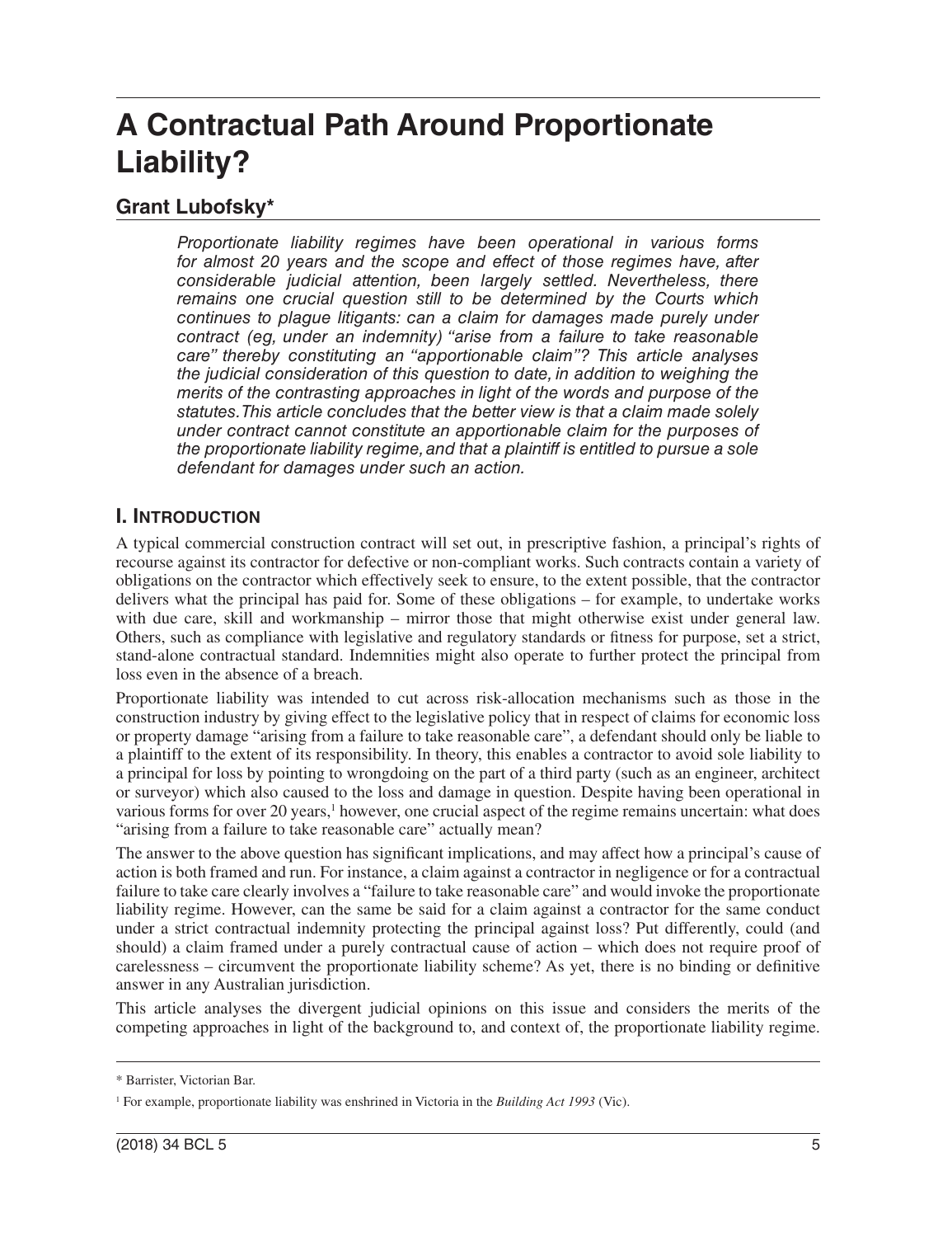Taking into account the purposes of the regime, the wording of the legislation and the consequences of each approach, this article concludes that the better view is that the proportionate liability regime will not apply where a plaintiff's cause of action is wholly contractual and does not require a finding of a want of care.

#### **II. PRINCIPLES AND PURPOSES OF THE PROPORTIONATE LIABILITY REGIME**

# **A. What Is Proportionate Liability***?*

Liability for negligence at common law – otherwise known as "solidary" or "joint and several" liability – treats each wrongdoer as the effective cause of a plaintiff's loss. In circumstances where a number of parties have caused the plaintiff's loss, a plaintiff is entitled to pursue each wrongdoer for the whole of that loss, leaving the wrongdoer to seek contribution from other wrongdoers. The risk that any other wrongdoer is insolvent, or unable to meet a claim for contribution, lies with the specific defendant which the plaintiff chooses to sue.

By contrast, under a proportionate liability regime each wrongdoer is only liable to the plaintiff for the portion of the plaintiff's loss for which the court finds the wrongdoer responsible. The plaintiff must join each wrongdoer to the action and claim against them individually or it will not be able to recover the portion of its loss attributable to the omitted party. Such a regime effectively shifts the risk of a particular wrongdoer's insolvency or inability to pay to the plaintiff.

# **B. Why Was Proportionate Liability Enacted?**

Legislative consideration of proportionate liability arose from an "insurance crisis" which afflicted Australian markets in the 1990s and early 2000s. The crisis had its roots in the stock market crash and recession of the early 1990s which led to the failure of a number of financial institutions and, ultimately, widespread insolvency and bankruptcy in business circles. This was followed by significant amounts of litigation involving failed business ventures, property developments and investments.<sup>2</sup>

The circumstances of the market failure meant that it was often the case that a person or business responsible for another's loss had become insolvent, or otherwise had insufficient means to warrant pursuit in court. This led to plaintiffs seeking to recover losses from those who were able to pay, rather than those who were in fact responsible. As a rule, those parties (often comprising of accountants, lawyers, stock brokers or municipal councils) were insured.<sup>3</sup>

In circumstances where the common law principles of "solidary" or "joint or several" liability applied, the practice of pursuing those with "deep pockets" meant that parties which bore the majority of a plaintiff's loss were often only marginally responsible for it. Insurance companies had come to be regarded as a "bottomless pit" or "magic pudding" from whom a plaintiff could recover the entirety of its loss.4 This led to significant pressure on the insurance industry and a sharp increase in premiums, to the extent where many businesses were unable to afford insurance or to obtain insurance at an appropriate level.<sup>5</sup> At around this time HIH and UMP, two of the country's largest insurers, collapsed,<sup>6</sup> and there was increasing fear that insurance would become financially unobtainable.<sup>7</sup>

<sup>2</sup> The Hon Justice Macaulay, "Proportionate Liability – Is it Achieving its Aims?" (Paper presented at the Australian Insurance Law Seminar, 2 December 2010).

<sup>3</sup> The Hon Justice Macaulay, n 2.

<sup>4</sup> The Hon Chief Justice Spigelman, "Negligence and Insurance Premiums: Recent Changes in Australian Law" (2003) 11 *Torts Law Journal* 1, 3.

<sup>&</sup>lt;sup>5</sup> The Hon Justice Macaulay, n 2.

<sup>6</sup> UMP (United Medical Protection) was then the largest medical defence organisation. HIH was one of the largest general insurers, particularly active in the professional negligence and public liability market.

<sup>7</sup> *Hunt & Hunt Lawyers (a firm) v Mitchell Morgan Nominees Pty Ltd* (2013) 247 CLR 613, 625 [14]; [2013] HCA 10.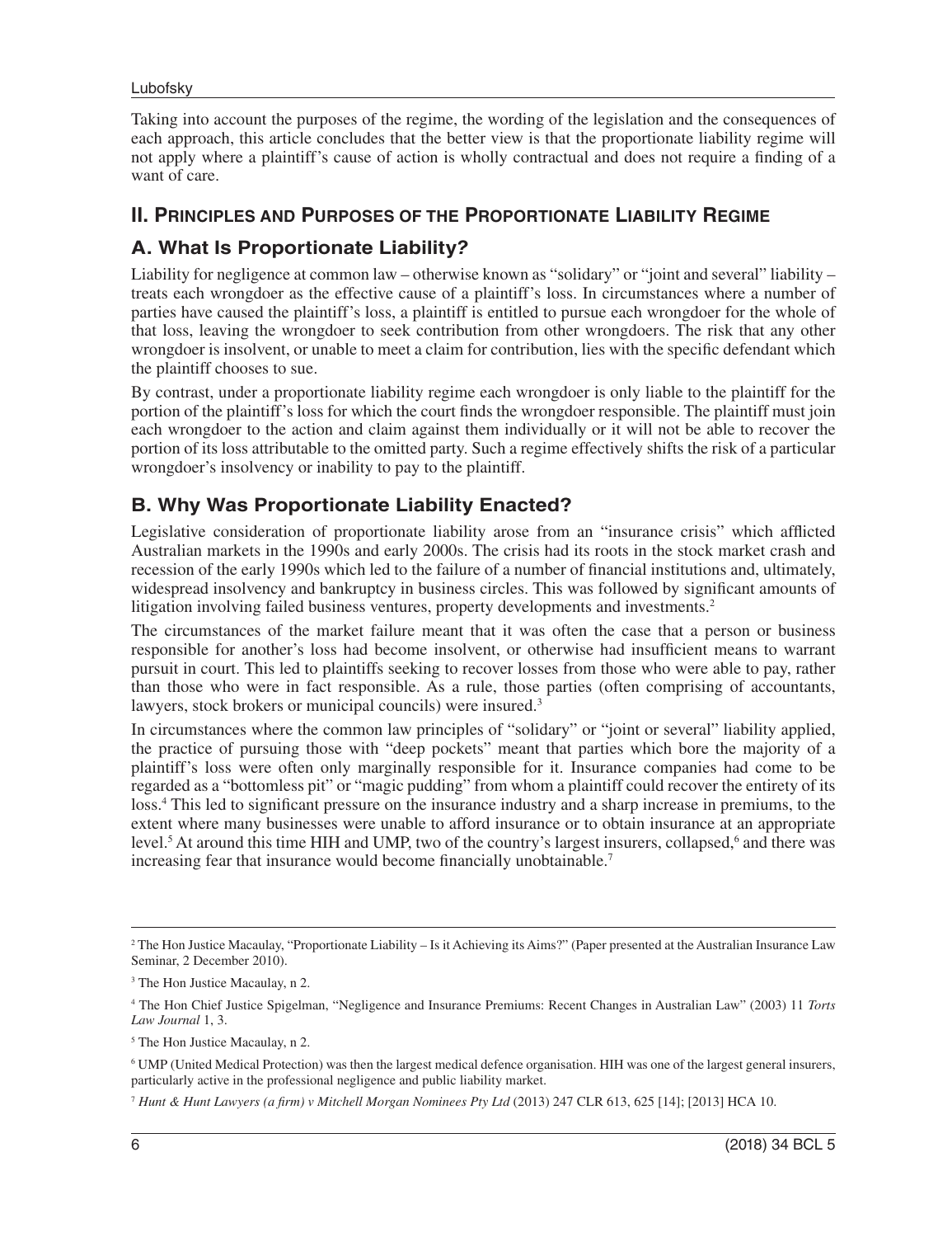### **C. Government Inquiry**

It was in this turbulent context that a number of government inquiries were tasked with advising whether the common law approach of joint and several liability should be reconsidered. Some of those inquiries rejected calls for change,<sup>8</sup> stating that there was insufficient evidence that the change was warranted. The most notable of the inquiries, however, which was completed by Professor Davis for the Commonwealth Attorney-General's Department in 1995, recommended that joint and several liability be abolished and replaced by a scheme of proportionate liability in all actions in negligence in which a plaintiff's claim was for property damage or economic loss.<sup>9</sup>

Professor Davis, in his report, gave two primary reasons for amending the regime. The first reason was one of fairness. In this regard, Professor Davis considered that:

[T]he fairness or justice of a legal rule must be questioned when its effect is to place full liability on a defendant who may have been only marginally at fault, and to provide full compensation to a plaintiff who is able to find one on whom to fix the blame for the loss.<sup>10</sup>

The second and more economic reason concerned the effect of the common law position on the insurance market. Professor Davis noted that insurers had been facing severe difficulties in maintaining adequate levels of cover, leading to statutory limitations on the level of compensation available.11 He concluded that the cost of liability insurance for professionals had reached unacceptable levels and that claims against companies which are settled tend to be subject to the limits imposed by the level of insurance cover which the company has. Professor Davis considered that a better approach would be instead to limit recovery by reference to the proportion to which any particular defendant was to blame for the loss in question.

The Davis Inquiry was not initially adopted by government, but several years later and after the collapse of HIH and UMP the recommendations were enacted into law.

#### **D. Broader Legislative Reform**

Following on from these inquiries, rights of proportionate liability have been legislatively enshrined across the country. Defendants are now able to invoke the proportionate liability regime to reduce the proportion of its liability to a plaintiff by joining other wrongdoers to the action.12 In order to successfully do so, a defendant must make out two things:

- (1) that the claim is an "apportionable claim"; that is, is one "for economic loss or damage to property in action for damages (whether in tort, in contract, under statute or otherwise) *arising from a failure to take reasonable care*";13 and
- (2) that the putative defendants are "concurrent wrongdoers"; that is, are "persons whose acts or omissions caused, independently of each other or jointly, the loss or damage that is the subject of the claim".14

Whether a defendant is a "concurrent wrongdoer" has been the subject of extensive judicial consideration and it is now clear that a putative defendant must independently be liable to the plaintiff for its loss (ie,

<sup>8</sup> See, eg, New South Wales Law Reform Commission, *Contribution among Wrongdoers: Interim Report on Solidary Liability*, Report No 65 (1990); New South Wales Law Reform Commission, *Contribution between Persons Liable for the Same Damage*, Discussion Paper No 38 (1997); New South Wales Law Reform Commission, *Contribution between Persons Liable for the Same Damage*, Report No 89 (1999); M Richardson, "Economics of Joint and Several Liability Versus Proportionate Liability" (Expert Report 3 prepared for the Victorian Attorney-General's Law Reform Advisory Council, 1998).

<sup>9</sup> Professor Jim Davis, "Inquiry into the Law of Joint and Several Liability: Report of Stage Two" (Attorney-General's Department, Commonwealth of Australia, 1995).

<sup>10</sup> Professor Davis, n 9, 31.

<sup>&</sup>lt;sup>11</sup> Professor Davis, n 9, 31.

<sup>&</sup>lt;sup>12</sup> As to the appropriate procedure for doing so, see *Cowan v Greatorex* [2008] VSC 401 and the authorities cited therein.

<sup>13</sup> See, eg, *Wrongs Act 1958* (Vic) s 24AF(1)(a). References in this article will be to the Victorian scheme but similar provisions can be found across jurisdictions: see *Civil (Wrongs) Act 2002* (ACT); *Civil Liability Act 2002* (NSW); *Personal Injuries (Liability and Damages) Act 2003* (NT); *Civil Liability Act 2002* (Tas); *Civil Liability Act 2002* (WA).

<sup>14</sup> *Wrongs Act 1958* (Vic) s 24AH(1).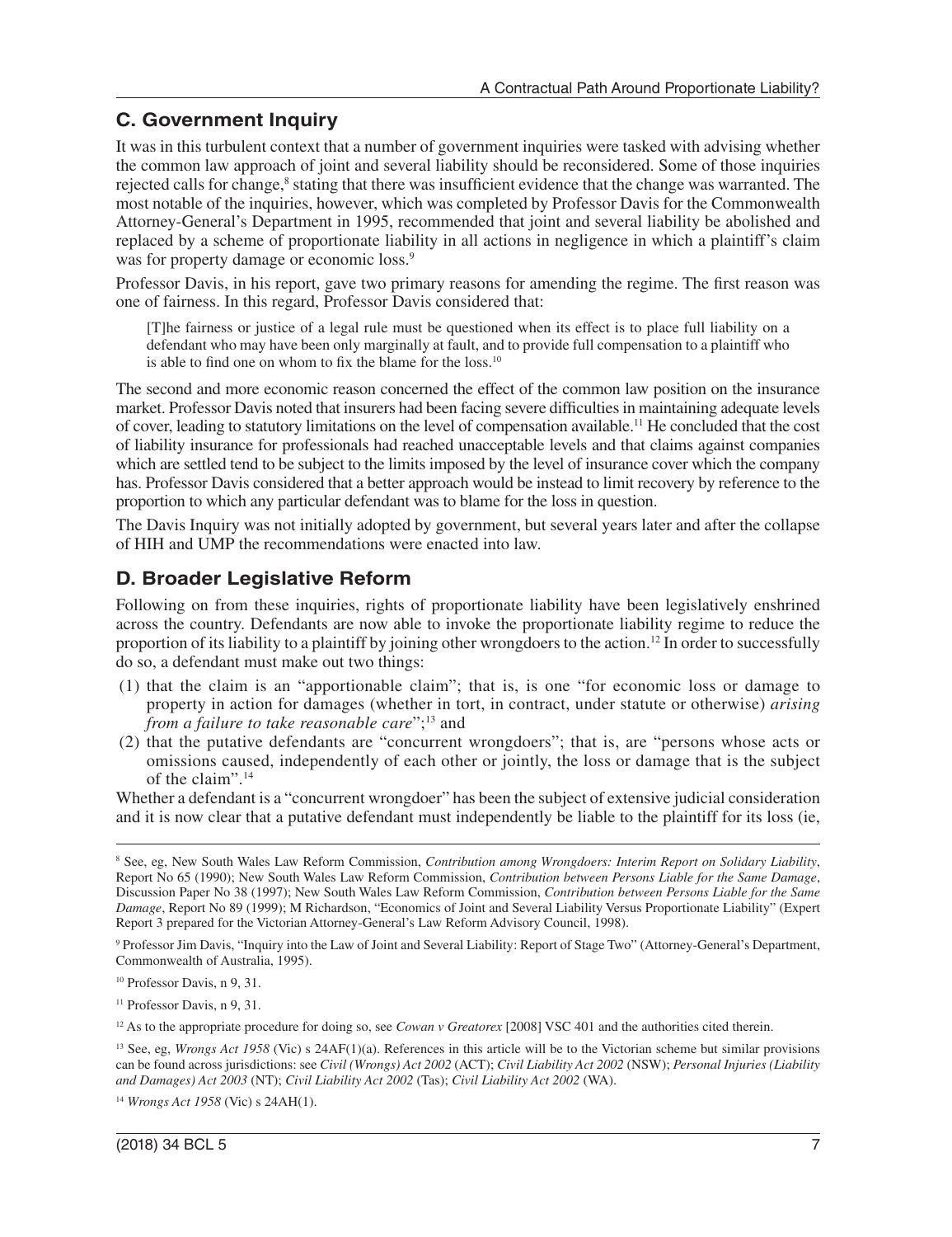*caused* the loss in a legal sense).15 There is no requirement that the loss and damage caused by each defendant be the same though their conduct must have contributed to the same loss and damage.<sup>16</sup> The interpretation of "apportionable claim", however, is far less certain, and it is this element (specifically, "arising from a failure to take reasonable care") which is the focus of this article.

#### **III. WHAT DOES "ARISING FROM A FAILURE TO TAKE REASONABLE CARE" MEAN?**

### **A. The Competing Approaches**

There are two principal competing approaches to how "arising from a failure to take reasonable care" might be interpreted. First, it may be interpreted as meaning arising *factually* from a failure to take care; that is, where a failure to take care is present as a matter of fact, whether or not such a failure is a necessary element of the claim. Under this view, the characterisation of the pleaded claim is immaterial, so long as a Court finds that some carelessness has taken place. This would mean that the proportionate liability regime would apply, for example, to a claim made by a principal under an indemnity or a fitness for purpose warranty, even though such claims (being strictly contractual actions) do not require proof of carelessness.

The alternative approach is that "arising from a failure to take reasonable care" means arising *legally* from a failure to take care; that is, where a failure to take care is a necessary element of the plaintiff's cause of action. On this view, a claim by a principal under a strict contractual indemnity against loss could never invoke the proportionate liability regime, regardless of whether there was in fact some underlying carelessness by the contractor.

The distinction is best illustrated by example. Suppose that a builder is engaged to design and construct an office tower. In the course of its work, the contract engages a structural engineer to provide specialist structural advice. A year after constructing the tower, cracks appear in the façade of the building. The principal brings an action against the contractor, who in turn joins the engineer and pleads proportionate liability by pointing to the engineer's negligence.

The plaintiff in this case may have a number of potential causes of action against the contractor:

- a) Breach of a duty to take reasonable care under general law.
- b) Breach of a contractual warranty that the contractor must act with due care and skill.
- c) Breach of a strict contractual warranty for example, that the contractor will meet all regulatory standards in performing the works.
- d) Under a contractual indemnity which requires the contractor to indemnify the principal against all losses arising out of the performance of the building works.

It is clearly in the principal's interests to bring an action under categories (c) or (d). Category (a) requires the plaintiff to establish a duty of care, which may be difficult in commercial cases.17 Further, both categories (a) and (b) require that the plaintiff prove a failure by the contractor to meet the relevant standard of care, which will likely involve expert evidence and other complex issues of proof. If the plaintiff brings an action under category (c), however, it does not need to prove that the contractor failed to take reasonable care – only that certain regulatory conditions were not met (though this may, as a matter of fact, involve a want of care). Further, if the plaintiff brings an action under category (d), it does not even need to prove a breach of contract – only that it suffered loss in the performance of the works.

The issue which a court will face, in the proportionate liability context, is whether the regime – which applies to claims "arising from a failure to take reasonable care" – will apply only to categories (a) and (b), which require proof of such a failure, or will equally apply to categories (c) and (d) where

<sup>15</sup> See, eg, *Spowers (Victoria) Pty Ltd v Lincolne Scott Australia Pty Ltd* (2008) 21 VR 84, 101; [2008] VSCA 208, quoting *Shrimp v Landmark Operations Ltd* (2007) 163 FCR 510, 523; [2007] FCA 1468; *St George Bank Ltd v Quinerts Pty Ltd* (2009) 25 VR 666, 682–683; [2009] VSCA 245, also quoted in *Kheirs Financial Service Pty Ltd v Aussie Home Loans Pty Ltd* (2010) 31 VR 46, 67–68; [2010] VSCA 355.

<sup>16</sup> *Hunt & Hunt Lawyers (a firm) v Mitchell Morgan Nominees Pty Ltd* (2013) 247 CLR 613; [2013] HCA 10.

<sup>17</sup> See, eg, *Brookfield Multiplex Ltd v Owners — Strata Plan No 61288* (2014) 254 CLR 185; [2014] HCA 36.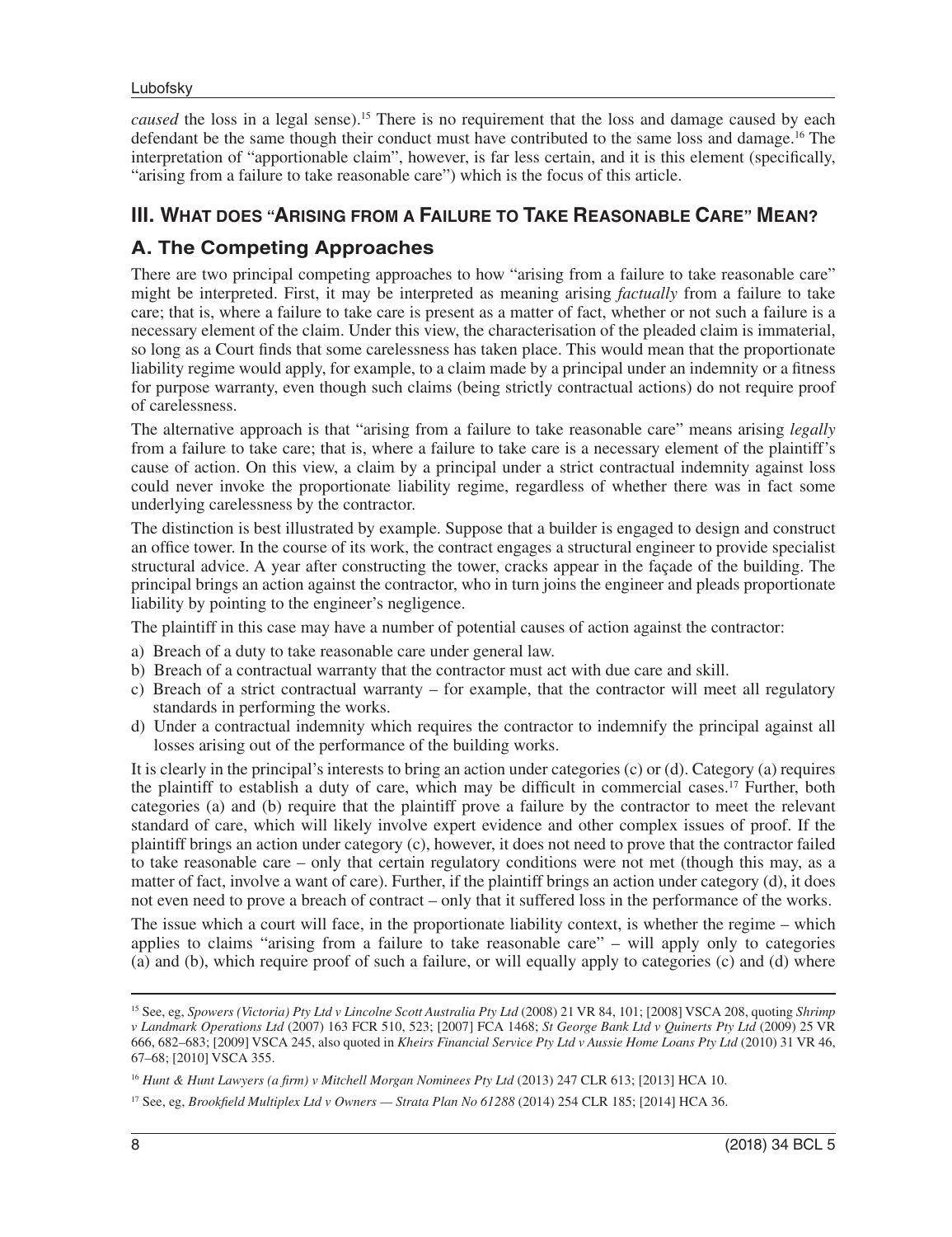carelessness need not be proved. This article will now consider the competing judicial views as to this "serious and difficult question of construction".18

## **B. Approach A: A Factual Inquiry**

A factual interpretation finds support in a number of first-instance decisions, most notably that of Barrett J in *Reinhold v NSW Lotteries Corp (No 2)* (*Reinhold*).19 That decision concerned the wrongful cancellation of the plaintiff's winning lottery ticket by a newsagent and the NSW Lotteries Corporation. At trial, his Honour determined that both parties had breached their contract with the plaintiff by improperly cancelling his ticket. His Honour also found that each of the defendants were negligent.

The plaintiff sought to rely on its contractual claim only and argued that the proportionate liability regime did not apply because the claims in contract were concerned only with the fact of cancellation, regardless of how the cancellation may have arisen and whether it was careless. The plaintiff noted that there would have been a breach of contract even if the defendants knowingly cancelled the ticket without the plaintiff's consent, such that proof of a want of care by the defendants was not a necessary element of its cause of action. The plaintiff argued that this meant that its claim did not "arise from a failure to take reasonable care" and was not therefore apportionable.

His Honour did not accept the plaintiff's argument for two reasons. First, his Honour held that the "clear objective" of the regime was to abolish solidary liability under which all defendants found guilty of negligence are jointly and severally liable to the plaintiff for the whole of its loss. The new provisions, which are compulsory, reflect "legislative views about allocation of risk as between plaintiffs and defendants".20 Though pleadings are relevant to engaging the statutory provisions, it will be the findings made at trial which determine whether statutory conditions compelling the Court to adopt the approach are satisfied.<sup>21</sup> If such findings involved a finding of carelessness, the regime will be engaged.

Second, his Honour contrasted the language in the *Civil Liability Act 2002* (NSW) with the contributory negligence regime in Pt 3 of the *Law Reform (Miscellaneous Provisions Act) 1965* (NSW). That regime entitles a Court to reduce the assessment of a plaintiff's damages for contributory negligence in respect of "a breach of contractual duty that is concurrent or co-extensive with a duty of care in tort". His Honour held that the language in the proportionate liability regime departed from that language and showed a legislative intention going beyond contractual duties existing in parallel with duties of care in tort. $22$ 

In making his finding his Honour followed various other first-instance decisions including that of Middleton J of the Federal Court in *Dartberg Pty Ltd v Wealthcare Financial Planning Pty Ltd*, where his Honour stated:

Where a claim brought by an applicant does not have as one of its necessary elements any allegation of failing to take reasonable care, an additional enquiry into the failure to take reasonable care may become relevant in the course of a trial to determine the application of Pt IVAA. Even though the claims in this proceeding themselves do not rely upon any plea of negligence or a "failure to take reasonable care" in a strict sense, a failure to take reasonable care may form part of the allegations or the evidence that is tendered in the proceedings. At the end of the trial, after hearing all the evidence, it may be found that Pt IVAA applies.<sup>23</sup>

<sup>18</sup> *ASF Resources Ltd v Clarke* [2014] NSWSC 252, [42] (Kunc J).

<sup>19</sup> *Reinhold v NSW Lotteries Corp (No 2)* (2008) 82 NSWLR 762; [2008] NSWSC 187.

<sup>20</sup> *Reinhold v NSW Lotteries Corp (No 2)* (2008) 82 NSWLR 762, [31]; [2008] NSWSC 187.

<sup>21</sup> *Reinhold v NSW Lotteries Corp (No 2)* (2008) 82 NSWLR 762, [31]–[32]; [2008] NSWSC 187.

<sup>22</sup> *Reinhold v NSW Lotteries Corp (No 2)* (2008) 82 NSWLR 762, [28]; [2008] NSWSC 187.

<sup>23</sup> *Dartberg Pty Ltd v Wealthcare Financial Planning Pty Ltd* (2007) 164 FCR 450, [30]; [2007] FCA 1216.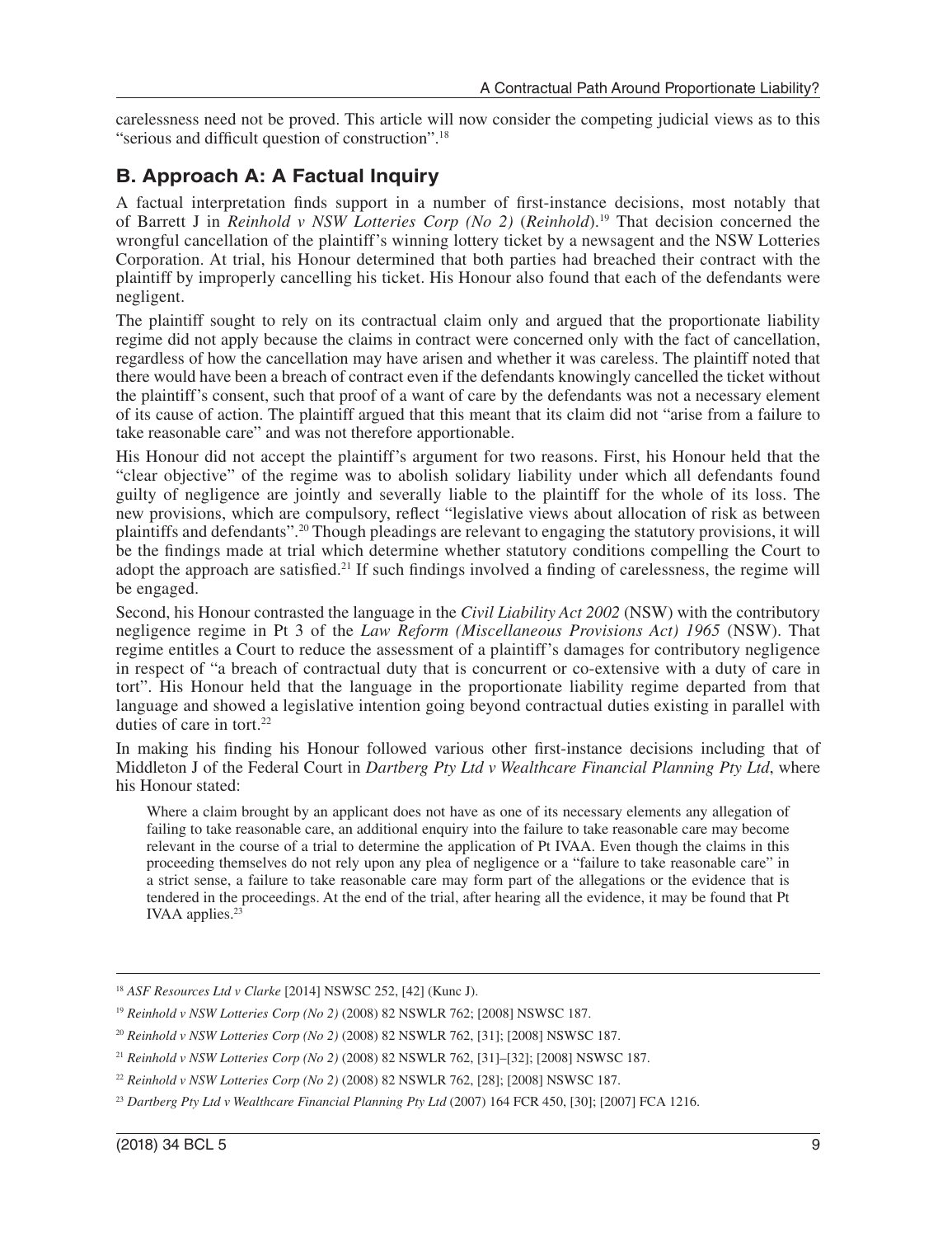# **C. Approach B: A Legal Inquiry**

The scope of the proportionate liability regime was considered more recently in *Perpetual Trustee Co Ltd v CTC Group Pty Ltd (No 2) (Perpetual)*,<sup>24</sup> which concerned a breach by the respondent of its obligations of care under a mortgage origination deed. The deed contained a number of warranties, including to exercise reasonable care. Relevant for present purposes, however, was a warranty that CTC was not aware of any circumstances in respect of which a proposed loan could reasonably be expected to cause a prudent lender to regard the Loan or Mortgage (as defined) as an unacceptable investment. This warranty did not require a finding of carelessness. An indemnity was granted protecting Perpetual against losses arising from a breach of the warranty, which Perpetual submitted was invoked by CTC's breach. Perpetual submitted that the proportionate liability regime was not engaged as the claim under the specific warranty did not arise from a failure to take reasonable care.

The Court ultimately determined that the effect of the indemnity was that the parties intended to contract out of the proportionate liability regime,25 so the Court's consideration of arguments surrounding the scope of the regime was *obiter* only. That said, Macfarlan JA concluded, contrary to the decision in *Reinhold*, that "[f]or a successful action for damages to have arisen from a failure to take reasonable care, it is in my view necessary that the absence of reasonable care was an element of the, or a, cause of action upon which the plaintiff succeeded".26 His Honour noted that the contrary view would produce the absurd result that a party who failed to perform a strict contractual obligation would benefit from being found to have acted negligently rather than innocently. His Honour concluded as follows:

In my view the application of Part 4 turns not on the facts that happen to be found but on the essential character of the plaintiff's successful cause of action. Subject to cases that are conducted without regard to the pleadings, if negligence is an essential element of that cause of action, it will have been pleaded in the Statement of Claim. If it is not, it will not have been pleaded. It would be curious indeed if, to attract Part 4 of the Act, the defendant pleaded and proved his or her own negligence when that was not alleged by the plaintiff. The text of s 34(1) does not, in my view, contemplate that occurring. The natural meaning of the words used indicates that a failure to take reasonable care must be part of, and therefore an element of, the plaintiff's successful cause of action.<sup>27</sup>

His Honour's reasoning was not adopted by the remainder of the Court. Meagher JA declined to express a view on the issue. Further, Barrett JA did not agree, referring to his earlier decision in *Reinhold* and to like comments made by Ashley JA in support of that decision.<sup>28</sup> The issue has not been considered by an appellate court since.<sup>29</sup>

# **IV. APPROACH B (A LEGAL INQUIRY) SHOULD BE PREFERRED**

In the author's view, approach B above – namely, a legal, rather than a factual inquiry – is the correct and preferable one. Strict claims under contract should not be subject to the proportionate liability regime whether or not a Court finds that a failure to take care existed in fact. There are five main reasons why this is the case.

First, a claim under an indemnity or a strict contractual warranty does not, in the author's view, "arise from" a failure to take reasonable care using those words' ordinary meaning. For causes of action in tort, a failure to take reasonable care is an essential (if not sufficient) element of the cause of action. However, a failure to take reasonable care has no relevance at all to a contractual cause of action. It is not

<sup>24</sup> *Perpetual Trustee Co Ltd v CTC Group Pty Ltd (No 2)* [2013] NSWCA 58.

<sup>&</sup>lt;sup>25</sup> This is a feature unique to the NSW, Western Australian and Tasmanian legislation where parties are entitled to contract out of the proportionate liability regime – see, eg, *Civil Liability Act 2002* (NSW) s 3A(2). Parties in Victoria do not enjoy this right.

<sup>26</sup> *Perpetual Trustee Co Ltd v CTC Group Pty Ltd (No 2)* [2013] NSWCA 58, [22].

<sup>27</sup> *Perpetual Trustee Co Ltd v CTC Group Pty Ltd (No 2)* [2013] NSWCA 58, [23].

<sup>28</sup> *Spowers (Victoria) Pty Ltd v Lincolne Scott Australia Pty Ltd* (2008) 21 VR 84, [106]; [2008] VSCA 208.

<sup>&</sup>lt;sup>29</sup> Special leave to appeal was sought to the High Court, but only on the issue of whether the parties intended to contract out of the proportionate liability regime; see *CTC Group Pty Ltd v Perpetual Trustee Co Ltd* [2013] HCATrans 248.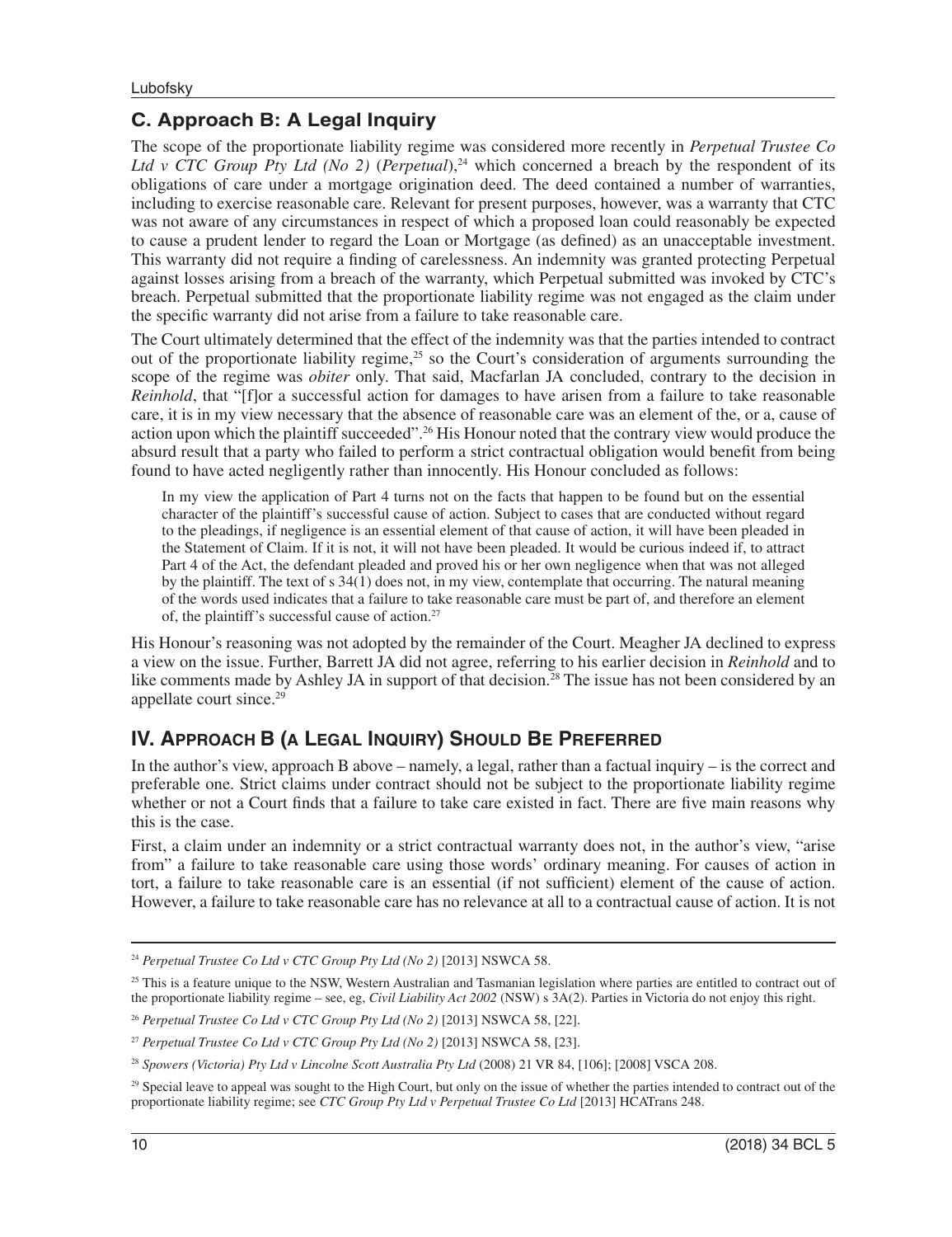an element of that action, it need not be proved for the action to succeed, and nor is due care a defence. A failure to take care is, in fact, entirely irrelevant to liability under a contractual claim and damages awarded under it. A contractual claim cannot logically or semantically be said to therefore "arise from" a failure to take care.<sup>30</sup>

Second, the purpose of the proportionate liability regime was to replace and avoid the perceived injustices of the joint and several liability rule in cases of pure economic loss and property damage.<sup>31</sup> Courts have consistently stated, however, that the regime was not intended to go beyond that purpose, and it cannot create a cause of action where none otherwise existed.<sup>32</sup> A claim under an indemnity where a single party is surety is a contractually allocated cause of action against that party. Issues of joint and several liability do not arise in such a context as a third party cannot be liable under such a claim. The proportionate liability regime was not, it is submitted, intended to operate in those circumstances to create a liability which would not otherwise exist.

Third, as noted by Macfarlan JA in *Perpetual*, the approach in *Reinhold* would produce the "absurd result" that a defendant who wishes to invoke the proportionate liability regime would need to plead its own negligence in order to do so. This would lead to defendants sued for breach of a strict contractual obligation to themselves plead that they did not breach any duty; but if they did, they were careless. It is difficult to understand the rationale why those who take care ought not to enjoy the benefit of apportionment, but those who do not will.

Fourth, notwithstanding the comments made by Barrett J in *Reinhold*, that approach would be the one which in fact leads to an inconsistency between the proportionate liability and contributory negligence regimes. Contributory negligence applies where the damage in question is caused partly by the claimant's own failure to take care and partly by the "wrong" of any other person, which is defined as an "act or omission that amounts to a breach of a contractual duty of care that is concurrent and co-extensive with a duty of care in tort".<sup>33</sup> This is, quintessentially, a legal rather than a factual analysis. If the interpretation in *Reinhold* is accepted, the proportionate liability regime – which would adopt a factual inquiry – would operate far more broadly than the contributory negligence regime.

Finally, a consideration of the legislative policy to reduce the onus on professional indemnity insurers does not support the broad reasoning set out in *Reinhold*. In this regard, most insurers write policies in terms which cover contractual liability, provided that the liability would otherwise have arisen at general law (ie, from a failure to take reasonable care). Such policies generally contain a liability exclusion for loss which is voluntarily assumed by a party.<sup>34</sup> If contractual liability arose without a breach of duty of care (as occurred in *Perpetual*), the vast majority of professional and other liability policies would exclude cover and would not therefore be adversely affected. A broad interpretation is therefore in excess of what is needed to protect insurers.35

# **V. CONCLUSION**

It is both surprising and unsatisfactory that an issue which holds such importance, relevance and influence on risk allocation and legal proceedings has not been considered in greater detail either at an appellate or High Court level. Courts have consistently recognised the difficulties which arise in construing the

<sup>&</sup>lt;sup>30</sup> See generally Barbara McDonald and John Carter, "The Lottery of Contractual Risk Allocation and Proportionate Liability" (2009) 26 *Journal of Contract Law* 1.

<sup>31</sup> *Hunt & Hunt Lawyers (a firm) v Mitchell Morgan Nominees Pty Ltd* (2013) 247 CLR 613, 625 [16]–[17]; [2013] HCA 10.

<sup>32</sup> See generally *Gunston v Lawley* (2008) 20 VR 33; [2008] VSC 97.

<sup>33</sup> See, eg, *Wrongs Act 1958* (Vic) s 25.

<sup>34</sup> Owen Hayford, "Proportionate Liability – Its Impact on Contractual Risk Allocation" (2010) *Building and Construction Law* 11, 18–19; Andrew Stephenson, "Proportionate Liability in Australia – The Death of Certainty in Risk Allocation in Contract" (2005) *The International Construction Law Review* 64, 72–73.

<sup>35</sup> Andrew Stephenson, "Proportionate Liability in Australia – The Death of Certainty in Risk Allocation in Contract" (2005) *The International Construction Law Review* 64, 73.